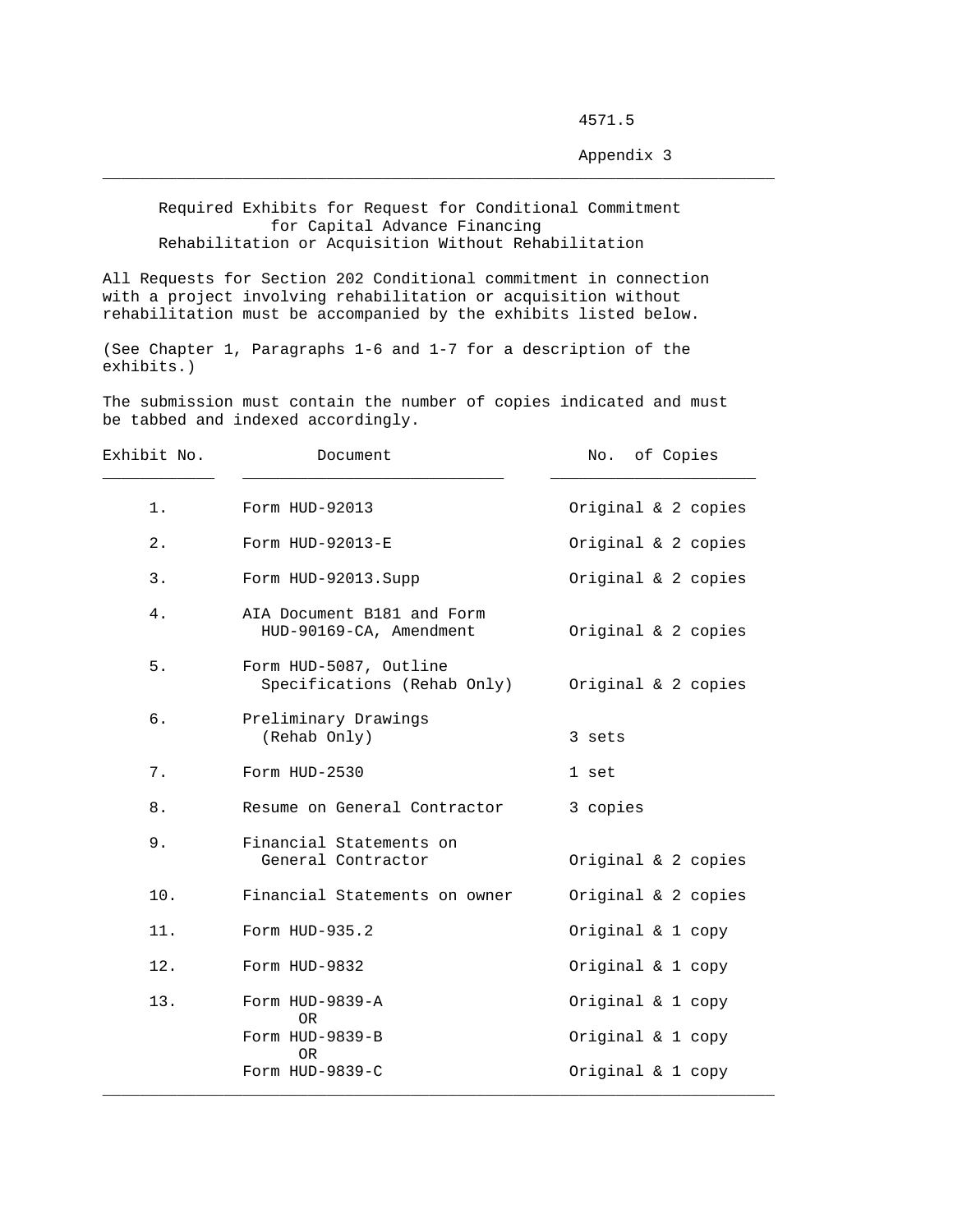\_\_\_\_\_\_\_\_\_\_\_\_\_\_\_\_\_\_\_\_\_\_\_\_\_\_\_\_\_\_\_\_\_\_\_\_\_\_\_\_\_\_\_\_\_\_\_\_\_\_\_\_\_\_\_\_\_\_\_\_\_\_\_\_\_\_\_\_\_ 4571.5

Appendix 3

| Exhibit No. | Document                                                                                                                                             | No. of Copies       |
|-------------|------------------------------------------------------------------------------------------------------------------------------------------------------|---------------------|
| 14.         | Resume on Management Agent                                                                                                                           | Original & 1 copy   |
| 15.         | Certification from Management<br>Agent that Project is Feasible<br>from a Management Standpoint                                                      | Original & 1 copy   |
| 16.         | Statement that Proposed Management<br>and Maintenance services<br>Typically Provided for the<br>Type of Housing Contemplated<br>will be Provided     | Original & 1 copy   |
| 17.         | Form of Lease in Accordance<br>with HUD Requirements                                                                                                 | Original & 1 copy   |
| 18.         | Proposed Operating Expenses<br>per Unit/per Month, by Size<br>and Building Type                                                                      | 3 copies            |
| 19.         | List of Equipment, Utilities<br>and Services to be included<br>in the Operating Expense<br>Estimate and those Services<br>and Utilities not Included | 3 copies            |
| 20.         | Evidence of Tax Abatement or<br>Tax Exemption, if Claimed                                                                                            | 3 copies            |
| 21.         | Evidence of Site Control                                                                                                                             | 3 copies            |
| 22.         | Evidence of Permissive Zoning                                                                                                                        | 3 copies            |
| 23.         | Any Amendments to Relocation<br>Plan, if Site Occupants were<br>or are to be Displaced                                                               | 3 copies            |
| 24.         | Schedule of Capital Expenditures                                                                                                                     | 3 copies            |
| 25.         | Conflict/Identity of Interest<br>Disclosure Certifications for<br>Sponsor, Owner and Known<br>Development Team Members                               | Original & 2 copies |
| 26.         | Certification by Owner regarding<br>Nondelingency on the Repayment<br>of any Federal Debt                                                            | Original & 2 copies |

\_\_\_\_\_\_\_\_\_\_\_\_\_\_\_\_\_\_\_\_\_\_\_\_\_\_\_\_\_\_\_\_\_\_\_\_\_\_\_\_\_\_\_\_\_\_\_\_\_\_\_\_\_\_\_\_\_\_\_\_\_\_\_\_\_\_\_\_\_\_\_\_